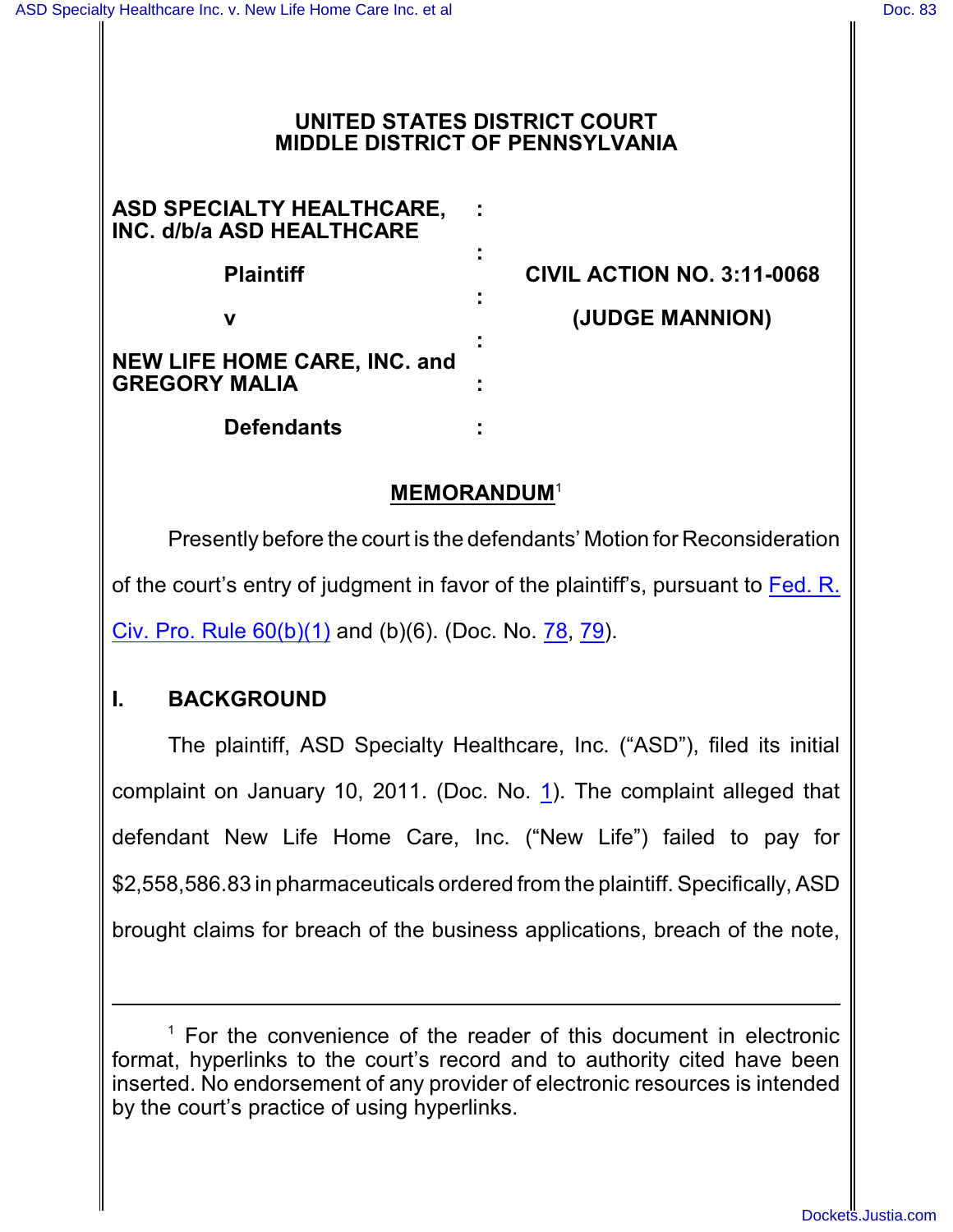unjust enrichment, replevin, breach of fiduciary duty, and conversion. Moreover, the plaintiff alleges that New Life's controlling shareholder, Defendant Gregory Malia, has misappropriated corporate funds that would be used to pay the debt. The plaintiff contends the court should pierce the corporate veil and hold Mr. Malia personally liable for each count. The Hon. A. Richard Caputo, then assigned to the case, found that the complaint failed to properly alleged diversity between the parties and dismissed the complaint, but offered the plaintiff leave to amend. (Doc. No. [5](http://ecf.pamd.uscourts.gov/doc1/15503194902)). ASD filed a amended complaint on January 19, 2011. (Doc. No. [6](http://ecf.pamd.uscourts.gov/doc1/15503195399)).

ASD returned proof of service indicating that New Life and Mr. Malia were each properly served on January 24, 2011 and January 21, 2011, respectively.<sup>2</sup> (Docs. No. [7](http://ecf.pamd.uscourts.gov/doc1/15503220626), [8](http://ecf.pamd.uscourts.gov/doc1/15503220640)). On February 17, 2011, with no responsive pleading filed by either defendant, the plaintiff requested entry of default against each defendant, (Docs. No. [10](http://ecf.pamd.uscourts.gov/doc1/15503231869), [11](http://ecf.pamd.uscourts.gov/doc1/15503231872)), and default was entered on February 18, 2011. (Docs. No. [12](http://ecf.pamd.uscourts.gov/doc1/15503233190), [13](http://ecf.pamd.uscourts.gov/doc1/15503233221)). On February 22, 2011, the defendants filed a motion to vacate the entry of default, (Doc. No. [14](http://ecf.pamd.uscourts.gov/doc1/15503234948)), and a brief in support. (Doc. No. [15](http://ecf.pamd.uscourts.gov/doc1/15503235280)). The defendants' brief attacked the sufficiency of ASD's complaint as well as alleging defenses that the defendants would raise if the court were to set aside the default and allow them to file a responsive

 $2$  As discussed below however, Judge Caputo would later find service on Mr. Malia was not effective. (Doc. No. [40](http://ecf.pamd.uscourts.gov/doc1/15503571116)).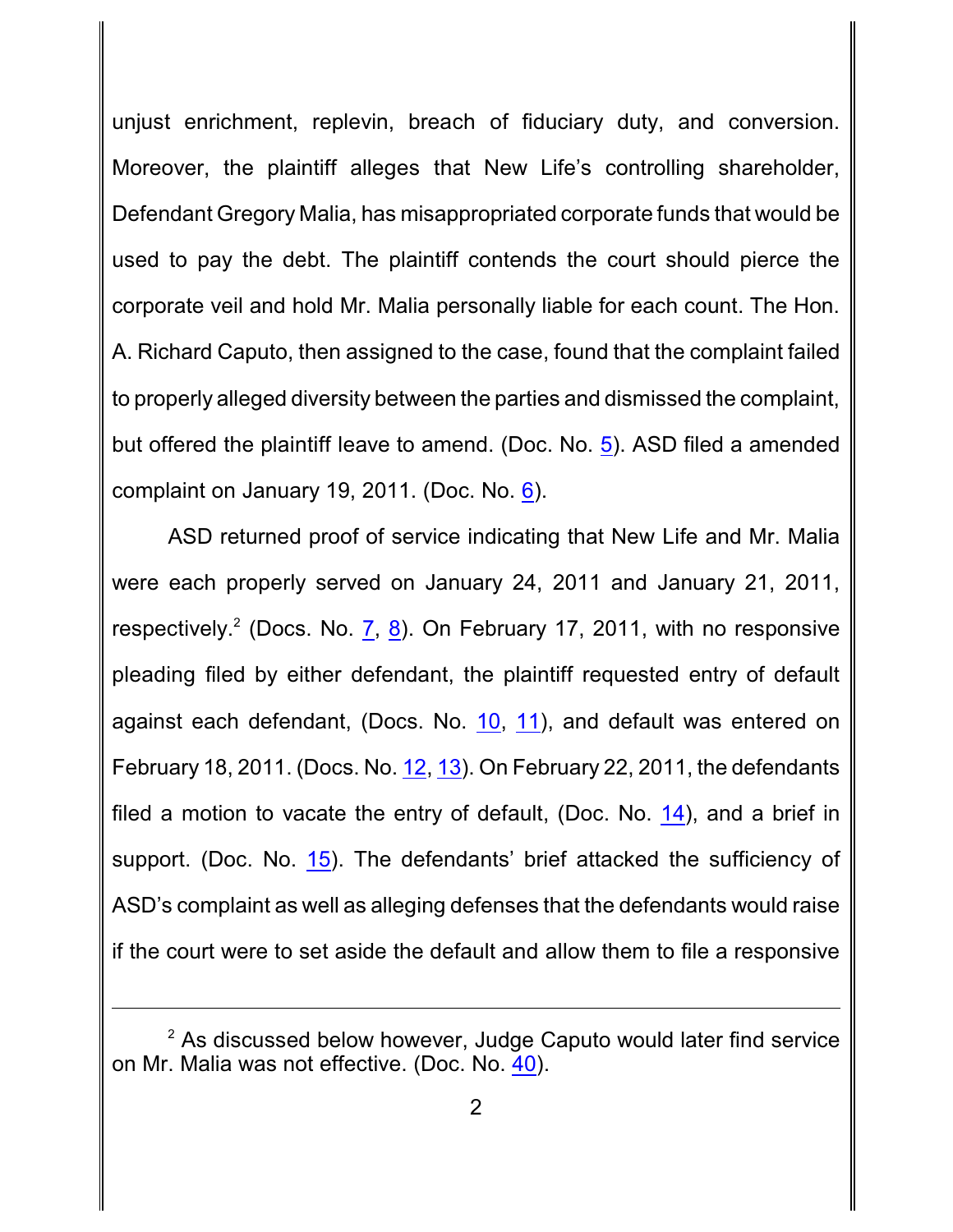pleading. The plaintiff filed a brief in opposition. (Doc. No. [16](http://ecf.pamd.uscourts.gov/doc1/15503241736)). The defendants subsequently filed a supplemental brief in support, (Doc. No. [18](http://ecf.pamd.uscourts.gov/doc1/15503244803)), and a brief in reply. (Doc. No. [19](http://ecf.pamd.uscourts.gov/doc1/15503258002)). On July 5, 2011, Judge Caputo granted the defendants' motion to vacate the default and ordered the defendant to file a responsive pleading within 10 days. (Doc. No. [28](http://ecf.pamd.uscourts.gov/doc1/15503401198)).

On July 15, 2011, Mr. Malia filed a motion to dismiss for lack of jurisdiction and for failure to state a cause of action, (Doc. No. [29](http://ecf.pamd.uscourts.gov/doc1/15503413372)), as well as a brief in support. (Doc. No.  $30$ ).<sup>3</sup> In his motion to dismiss, Defendant Malia argued that service by mail was ineffective because the delivery was not signed for by himself or his agent. (Doc. No. [29](http://ecf.pamd.uscourts.gov/doc1/15503413372)). In addition, he alleged that ASD's claims for breach of contract, replevin, breach of fiduciary duty and conversion were insufficient with respect to Defendant Malia and that ASD had failed to properly plead a cause of action to pierce the corporate veil and hold him personally liable. On July 29, 2011, ASD filed a brief in opposition. (Doc. No. [32](http://ecf.pamd.uscourts.gov/doc1/15503429996)).

Also on July 15, 2011, New Life filed an answer to the amended complaint which contained counterclaims and thirteen affirmative defenses. (Doc. No. [31](http://ecf.pamd.uscourts.gov/doc1/15503413387)). New Life brought counterclaims alleging fraudulent concealment, unjust enrichment, demanding an accounting, and fraud,

 $3$  On August 12, 2011, Mr. Malia filed a subsequent brief in support of his motion to dismiss. (Doc. No. [35](http://ecf.pamd.uscourts.gov/doc1/15503446543)). The brief was virtually identical to the prior brief in support filed with the motion.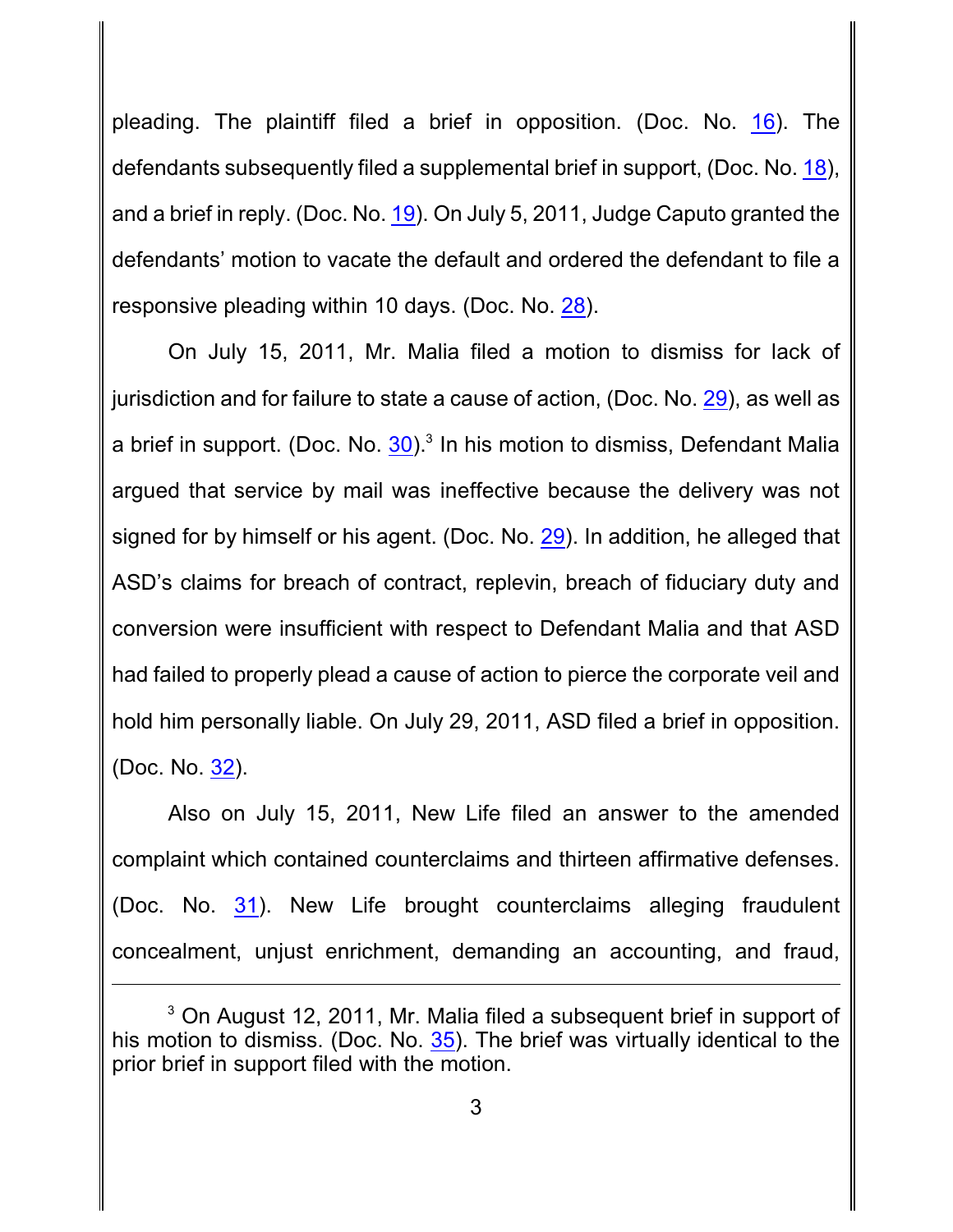misrepresentation, and deceit by ASD, who New Life alleged had been over billing New Life since 2000. On July 29, 2011, ASD filed a motion to dismiss the counterclaims, (Doc. No. [33](http://ecf.pamd.uscourts.gov/doc1/15503430007)), and a brief in support. (Doc. No. [34](http://ecf.pamd.uscourts.gov/doc1/15503430028)). On August 12, 2011, New Life filed a brief in opposition. (Doc. No. [36](http://ecf.pamd.uscourts.gov/doc1/15503446546)).

While awaiting the court's ruling on the motions to dismiss, counsel for the defendants moved to withdraw from the case citing "irrevocable differences with regard to how to proceed in this matter." (Doc. No. [37](http://ecf.pamd.uscourts.gov/doc1/15503517075) at 1). Over ASD's opposition, (Doc. No. [38](http://ecf.pamd.uscourts.gov/doc1/15503518586)), the court granted the motion to withdraw on October 21, 2011, provided that the defendants secured replacement counsel within 45 days. (Doc. No. [39](http://ecf.pamd.uscourts.gov/doc1/15503526389)).

On November 29, 2011, Judge Caputo issued a memorandum and order regarding the pending motions to dismiss. (Doc. No. [40](http://ecf.pamd.uscourts.gov/doc1/15503571116)). Mr. Malia's motion to dismiss for failure to state a claim was denied, however, the court found that service had been improper and directed ASD to perfect service within 21 days of the order. ASD's motion to dismiss New Life's counterclaims was granted in part and denied in part. Judge Caputo dismissed the claims of fraudulent concealment and fraud, misrepresentation and deceit without prejudice, affording New Life an opportunity to file a more specific pleading. New Life's counterclaims of unjust enrichment and for accounting were allowed to proceed.

On December 6, 2011, ASD moved for a default judgment after no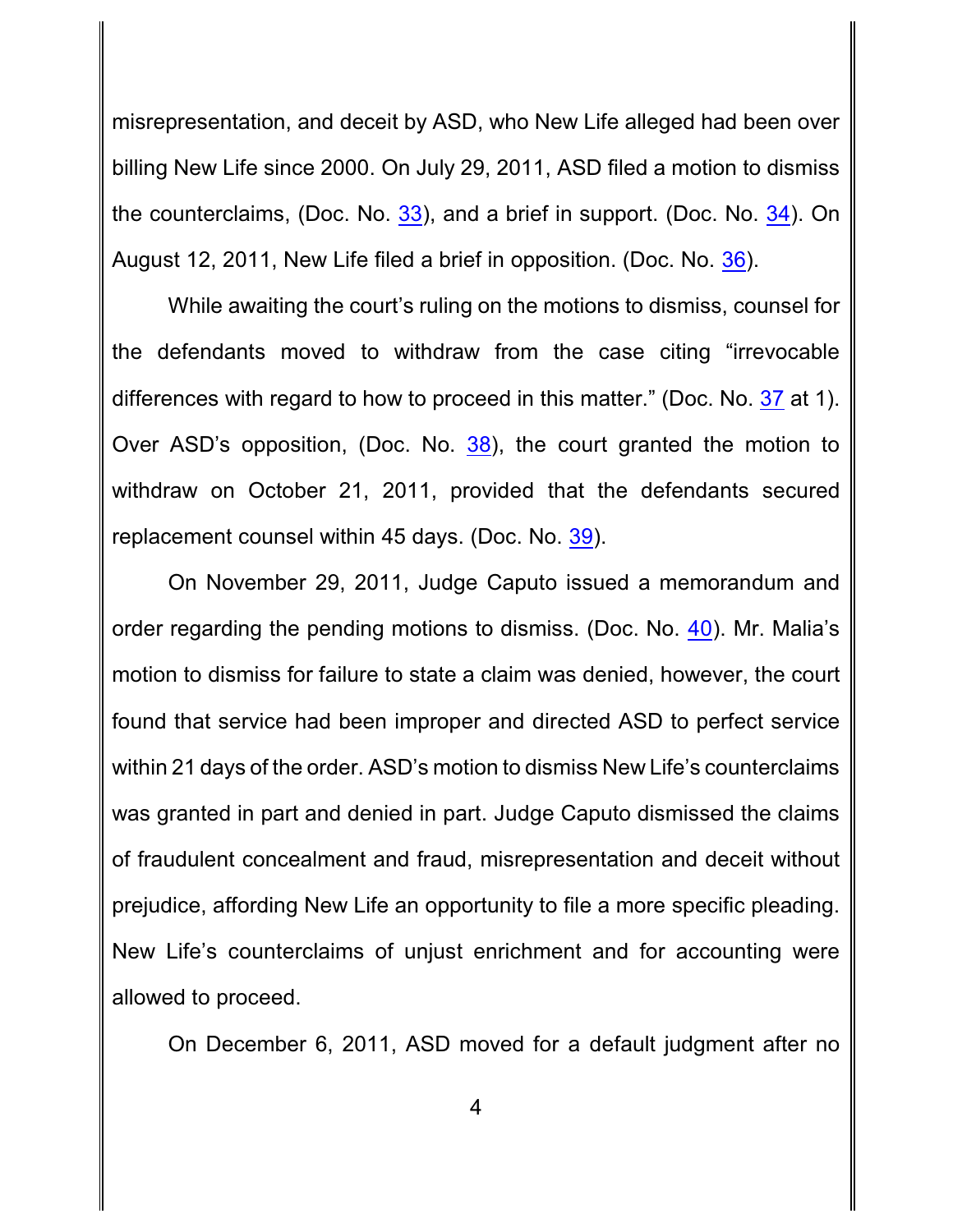replacement counsel had entered an appearance on behalf of the defendants as required by Judge Caputo's October 21, 2011 order. (Doc. No. [41](http://ecf.pamd.uscourts.gov/doc1/15503580031)). On December 7, 2011, ASD filed a brief in support. (Doc. No. [42](http://ecf.pamd.uscourts.gov/doc1/15503582218)). On December 15, 2011, Attorney Scott Matthew Amori entered his appearance on behalf of the defendants. After being granted an extension of time to file amended counterclaims, the defendants filed their amended answer on January 20, 2012. (Doc. No. [49](http://ecf.pamd.uscourts.gov/doc1/15503627222)). On February 1, 2012, Judge Caputo denied the motion for default citing the renewed active defense by the defendants. (Docs. No. [51](http://ecf.pamd.uscourts.gov/doc1/15503639853), [52](http://ecf.pamd.uscourts.gov/doc1/15503639862)). On February 3, 2012, ASD filed an answer to the amended counterclaims. (Doc. No. [53](http://ecf.pamd.uscourts.gov/doc1/15503643798)).

On May 18, 2012, ASD filed a motion to compel discovery, (Doc. No. [54](http://ecf.pamd.uscourts.gov/doc1/15503771693)), and a brief in support. (Doc. No.  $55)$ <sup>4</sup>. The motion sought responses to discovery requests as well as the deposition of Mr. Malia. As the result of a telephone conference regarding the dispute held on September 25, 2012, the court entered an order directing the defendants to supply the outstanding discovery and for Mr. Malia to submit to a deposition before the end of October, 2012. (Doc. No. [62](http://ecf.pamd.uscourts.gov/doc1/15503922990)).

On November 2, 2012, ASD contacted the court alleging that the defendants had still not provided the outstanding discovery or arranged for

 $4$  The parties subsequently consented to the jurisdiction of a Magistrate Judge and the case was assigned to the undersigned while the undersigned was sitting as a Magistrate Judge. (Doc. No. [60](http://ecf.pamd.uscourts.gov/doc1/15503894908)).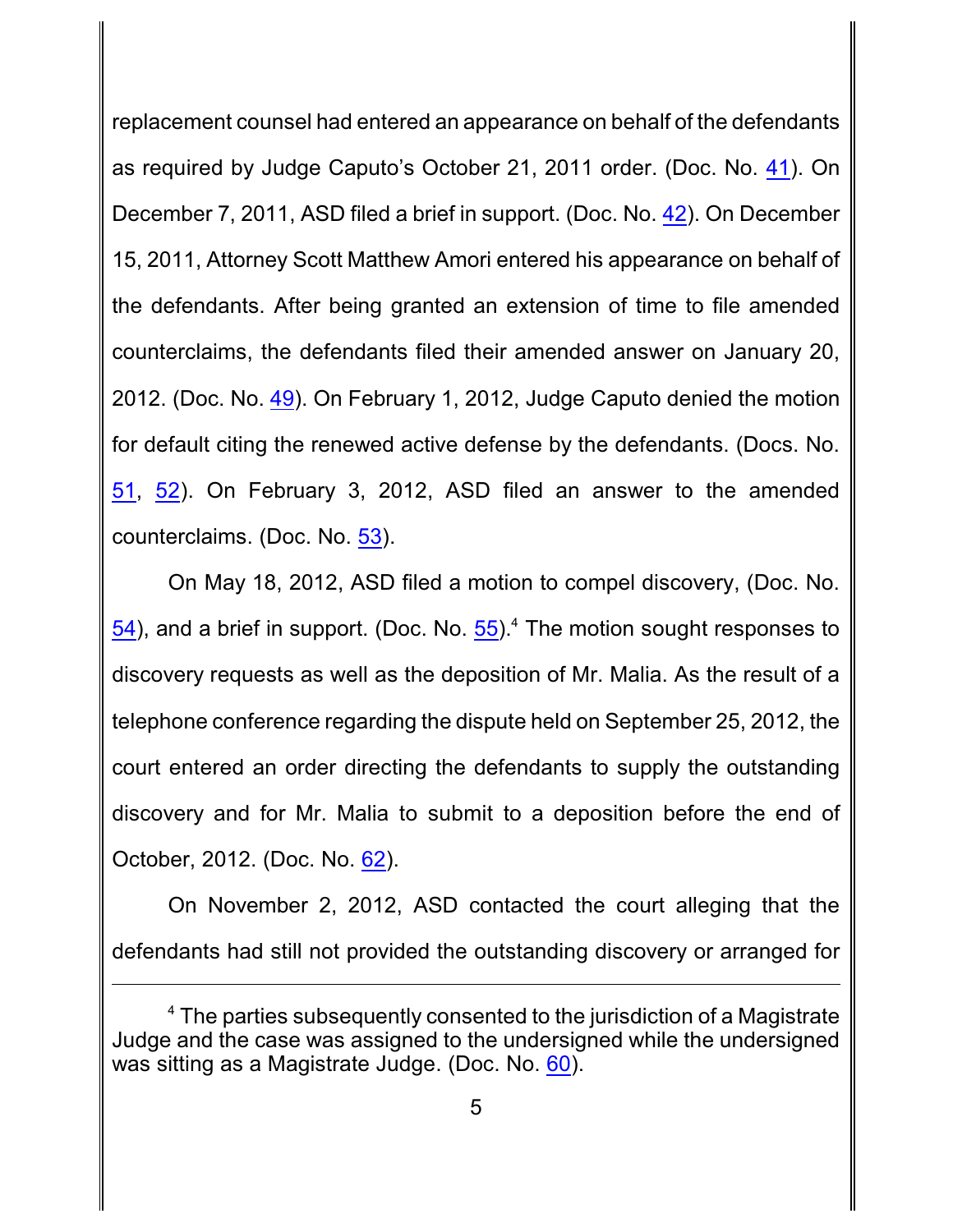Mr. Malia to be deposed. Pursuant to a telephone conference held on November 8, 2012, the court entered another order directing the defendants to provide discovery. (Doc. No. [67](http://ecf.pamd.uscourts.gov/doc1/15503972070)). The court specifically instructed the defendants to provide responses to the outstanding discovery requests by November 16, 2012 and that Mr. Malia should be present for a deposition on the agreed upon date of December 14, 2012.

On November 26, 2012, ASD sent a letter to the court, (Doc. No. [68](http://ecf.pamd.uscourts.gov/doc1/15503988495)), reporting that the defendants had failed to provide the requested discovery by the court's November 16, 2012, deadline. The same day, the court entered an order directing the defendants' counsel to respond to that letter in writing and instructing plaintiff's counsel to submit to the court a petition for attorney's fees and costs related to his attempts to compel discovery along with other sanctions he wished the court to consider. (Doc. No. [69](http://ecf.pamd.uscourts.gov/doc1/15503988952)). The defendants did not reply to this letter or order.

On December 7, 2012, ASD filed a motion for attorney's fees, costs and for sanctions, (Doc. No. [70](http://ecf.pamd.uscourts.gov/doc1/15504003430)), together with a brief in support. (Doc. No. [71](http://ecf.pamd.uscourts.gov/doc1/15504003449)). ASD sought \$8,085 in attorney's fees related to the discovery dispute. In addition, ASD asked that the court enter a default judgment in the amount of \$2,558,586.83, dismiss all of the defendants' counterclaims with prejudice, and schedule a hearing to determine all other attorney's fees, costs and interest related to this litigation which may be due to ASD under Counts I and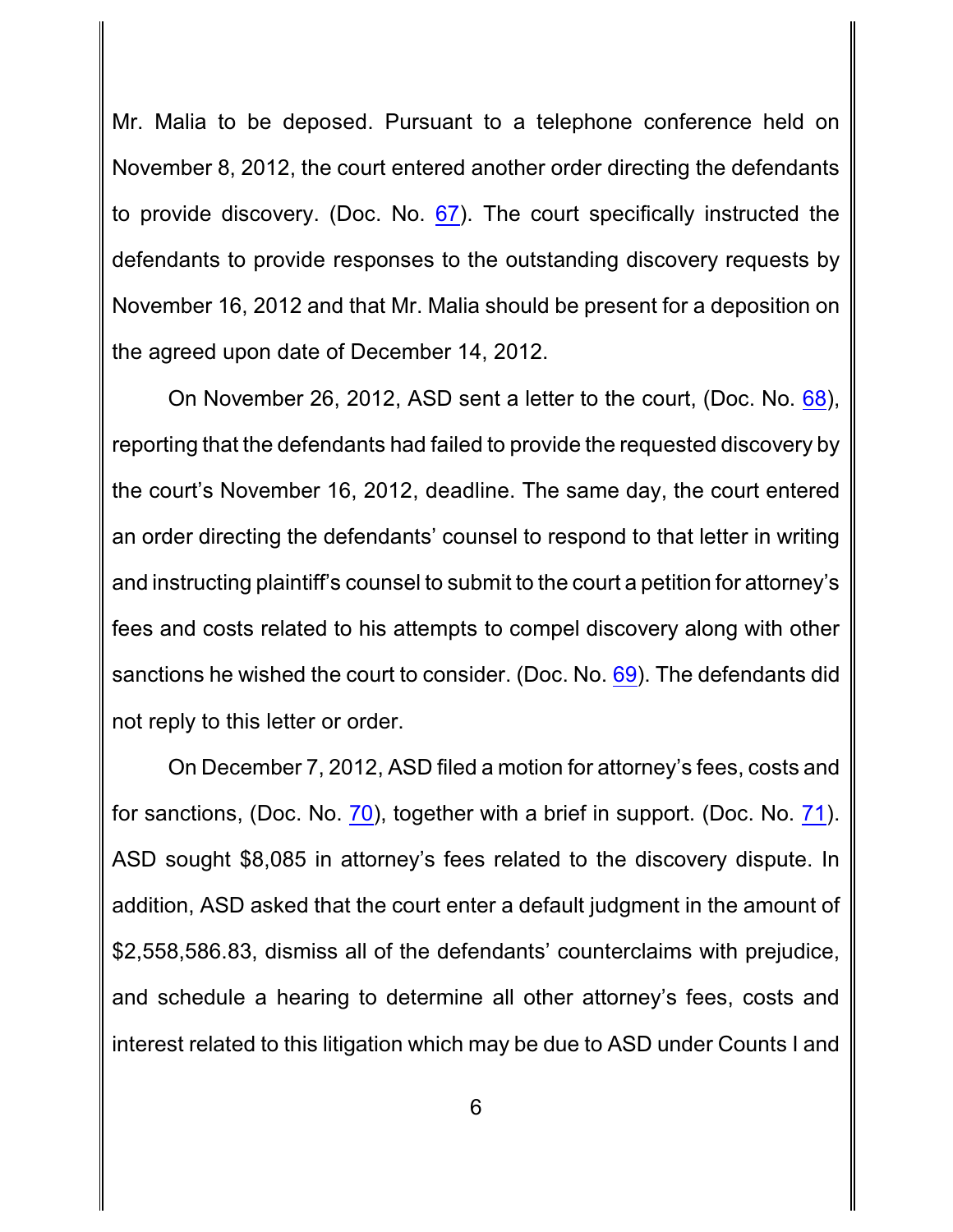II of its amended complaint. Again, the defendants did not respond to that motion.

On December 10, 2012, defendants' counsel contacted plaintiff's counsel regarding the deposition of Defendant Malia, set by court order to occur on December 14, 2012. (Doc. No. [67](http://ecf.pamd.uscourts.gov/doc1/15503972070)). Defendant Malia now claims he wanted to limit his deposition testimony through a motion for a protective order pursuant to Fed. [R. Civ. Pro. 26\(c\)](http://westlaw.com/find/default.wl?ft=L&docname=USFRCPR26&rs=btil2.0&rp=%2ffind%2fdefault.wl&fn=_top&findtype=L&vr=2.0&db=1000600&wbtoolsId=USFRCPR26&HistoryType=F). (Doc. No. [79](http://ecf.pamd.uscourts.gov/doc1/15504168653)). He alleges that the plaintiff did not concur in this motion and it was not brought to the courts attention, until this present motion to vacate judgment. (Doc. No. [79](http://ecf.pamd.uscourts.gov/doc1/15504168653)). Defendant Malia did not appear for the court ordered deposition on December 14, 2012.

On April 10, 2013, the court granted in part and denied in part plaintiff's motion for sanctions, entering judgment in favor of plaintiff's in the amount of \$2,558,586.83, dismissing the defendants' counterclaims with prejudice, and awarding \$8,085.00 in attorney's fees and costs related to the discovery dispute. (Doc. No. [77](http://ecf.pamd.uscourts.gov/doc1/15504155245)). The instant motion to vacate judgment was filed on April 19, 2013, (Doc. No. [79](http://ecf.pamd.uscourts.gov/doc1/15504168653)), and a brief was filed in support thereof on April 24, 2013. (Doc. No. [80](http://ecf.pamd.uscourts.gov/doc1/15504173942)). The plaintiff filed a response and brief in opposition on May 1, 2013. (Doc. No. 81, [82](http://ecf.pamd.uscourts.gov/doc1/15504183053)).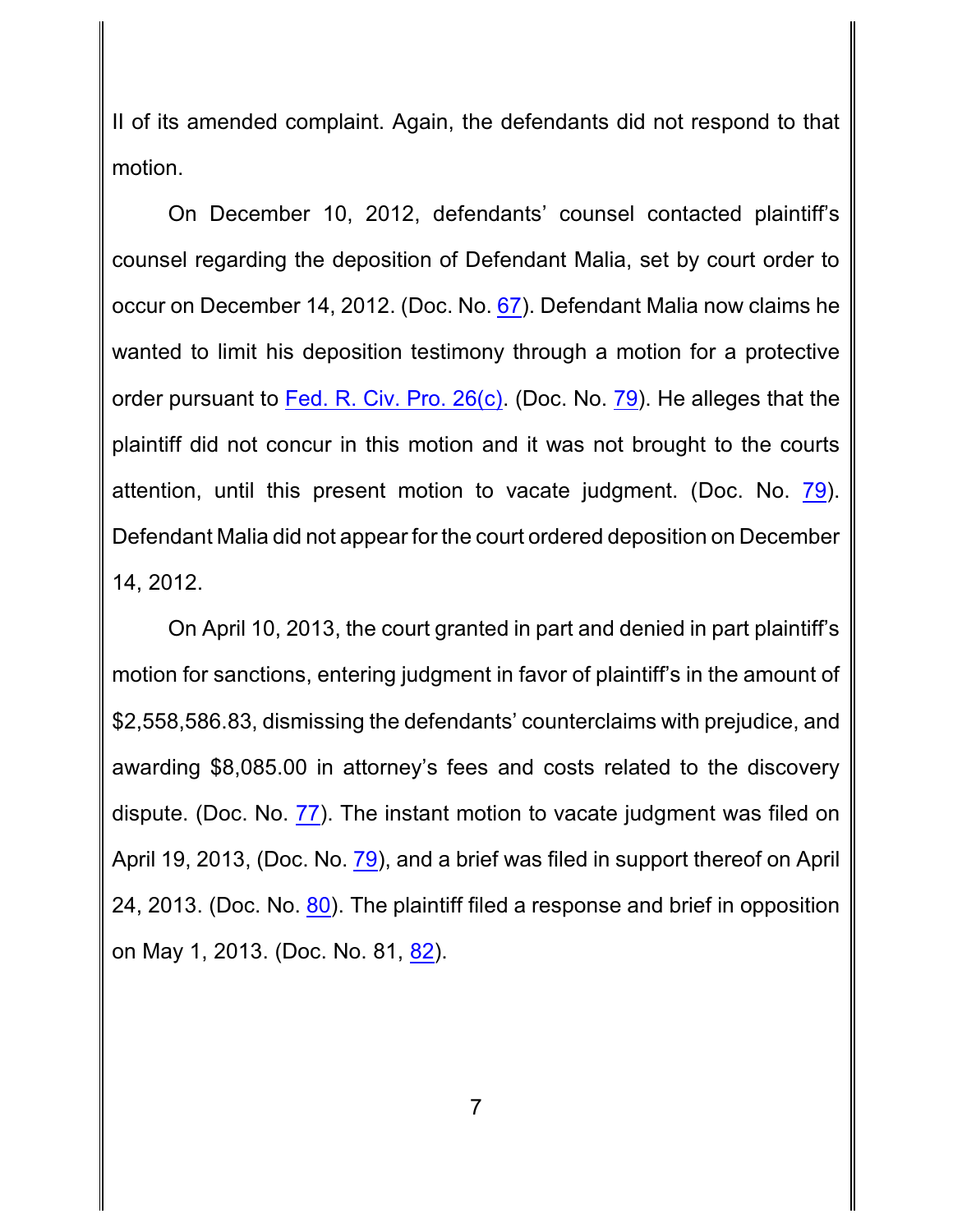### **II. DISCUSSION**

Federal Rule of [Civil Procedure 60](http://westlaw.com/find/default.wl?ft=L&docname=USFRCPR60&rs=btil2.0&rp=%2ffind%2fdefault.wl&fn=_top&findtype=L&vr=2.0&db=1000600&wbtoolsId=USFRCPR60&HistoryType=F) allows the court to "relieve a party or its legal representative from final judgment, order, or proceedings" for several different reasons. The defendants rely upon Rule 60(b)(1), allowing relief for "mistake, inadvertence, surprise, or excusable neglect" and Rule 60(b)(6), allowing relief for "any other reason that justifies relief." The thrust of the defendant's argument is that he was pursuing a "middle ground acceptable to all parties and the court to move this matter forward" in regard to the discovery disputes when he was essentially blind sided by the court's entry of judgment. (Doc. No.  $80$ ). Moreover, he contends that holding Defendant Malia personally responsible under the judgment is "contrary to equity and justice," "where it has not been demonstrated beyond only the barest accusations that he is even an appropriate party." (Id.).

# [A. Rule 60\(b\)\(1\)](http://westlaw.com/find/default.wl?ft=L&docname=USFRCPR60&rs=btil2.0&rp=%2ffind%2fdefault.wl&fn=_top&findtype=L&vr=2.0&db=1000600&wbtoolsId=USFRCPR60&HistoryType=F)

We turn first to whether relief should be granted under Rule 60(b)(1). District Courts have great discretion over Rule 60 motions and in determining whether counsel has shown excusable neglect. *[Martinez v. City of Chicago](http://westlaw.com/find/default.wl?ft=Y&referencepositiontype=S&rs=btil2.0&rp=%2ffind%2fdefault.wl&serialnum=2012991940&fn=_top&referenceposition=727&findtype=Y&vr=2.0&db=0000506&wbtoolsId=2012991940&HistoryType=F)*, [499 F.3d 721, 727 \(7th Cir.](http://westlaw.com/find/default.wl?ft=Y&referencepositiontype=S&rs=btil2.0&rp=%2ffind%2fdefault.wl&serialnum=2012991940&fn=_top&referenceposition=727&findtype=Y&vr=2.0&db=0000506&wbtoolsId=2012991940&HistoryType=F) 2007). The court must review an entry of default judgment under Rule 60(b)(1) to determine: "(1) whether the plaintiff will be prejudiced; (2) whether the defendant has a meritorious defense; (3) whether the default was the result of the defendant's culpable conduct." *[Budget](http://westlaw.com/find/default.wl?ft=Y&referencepositiontype=S&rs=btil2.0&rp=%2ffind%2fdefault.wl&serialnum=2016620777&fn=_top&referenceposition=256&findtype=Y&vr=2.0&db=0000506&wbtoolsId=2016620777&HistoryType=F) Blinds,*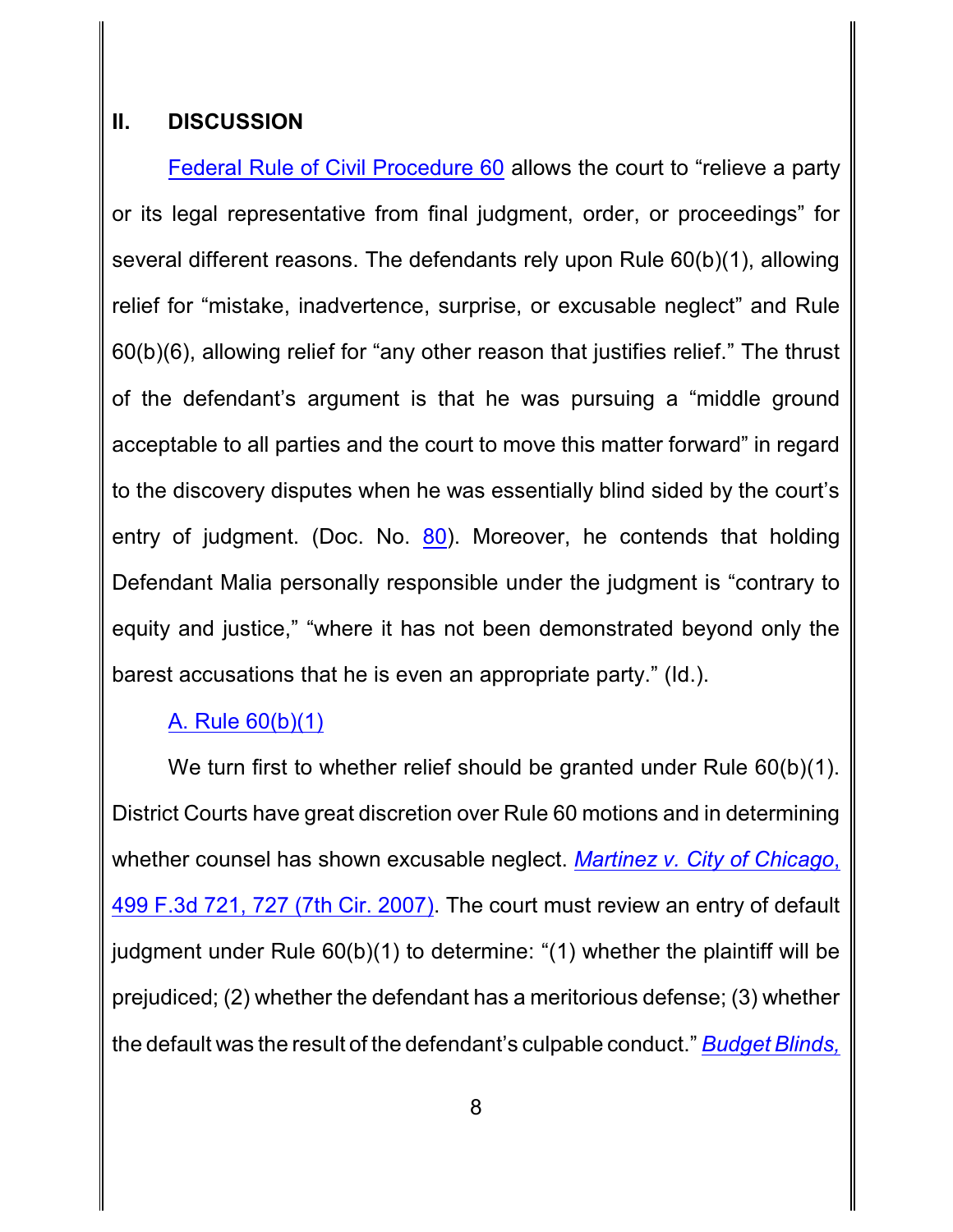*Inc. v. White*, 536 F.3d 244, 256 (3d Cir. 2008). Even when evaluating these factors, "the entry of a default judgment for a marginal failure to comply with the time requirements imposed by the Rules . . . must be distinguished from dismissals or other sanctions imposed by the district courts for willful violations of the court rules and orders, contumacious conduct or intentional delay." *Gross v. Stereo Component [Systems, Inc.](http://westlaw.com/find/default.wl?ft=Y&referencepositiontype=S&rs=btil2.0&rp=%2ffind%2fdefault.wl&serialnum=1983108798&fn=_top&referenceposition=124&findtype=Y&vr=2.0&db=0000350&wbtoolsId=1983108798&HistoryType=F)*, 700 F.2d 120, 124 (3d Cir. [1983\)](http://westlaw.com/find/default.wl?ft=Y&referencepositiontype=S&rs=btil2.0&rp=%2ffind%2fdefault.wl&serialnum=1983108798&fn=_top&referenceposition=124&findtype=Y&vr=2.0&db=0000350&wbtoolsId=1983108798&HistoryType=F). The court must also evaluate the circumstances to determine whether there was "excusable neglect." *In re Cendant Corp. [PRIDES Litigation](http://westlaw.com/find/default.wl?ft=Y&referencepositiontype=S&rs=btil2.0&rp=%2ffind%2fdefault.wl&serialnum=2000646141&fn=_top&referenceposition=182&findtype=Y&vr=2.0&db=0000506&wbtoolsId=2000646141&HistoryType=F)*, 235 F.3d 176, [182 \(3d Cir.](http://westlaw.com/find/default.wl?ft=Y&referencepositiontype=S&rs=btil2.0&rp=%2ffind%2fdefault.wl&serialnum=2000646141&fn=_top&referenceposition=182&findtype=Y&vr=2.0&db=0000506&wbtoolsId=2000646141&HistoryType=F) 2000). The factors emphasized by the Third Circuit and the Supreme Court in determining excusable neglect include: (1) the danger of prejudice, (2) the length of delay and its potential impact on judicial proceedings, (3) the reasons for the dely and whether it was within the reasonable control of the movant, and (4) whether the movant acted in good faith. *Id.* (citing *Pioneer Inv. Services Co. v. [Brunswick Associates](http://westlaw.com/find/default.wl?ft=Y&referencepositiontype=S&rs=btil2.0&rp=%2ffind%2fdefault.wl&serialnum=1993072396&fn=_top&referenceposition=395&findtype=Y&vr=2.0&db=0000780&wbtoolsId=1993072396&HistoryType=F) Ltd. Partnership*[, 507 U.S. 380, 395 \(1993\)](http://westlaw.com/find/default.wl?ft=Y&referencepositiontype=S&rs=btil2.0&rp=%2ffind%2fdefault.wl&serialnum=1993072396&fn=_top&referenceposition=395&findtype=Y&vr=2.0&db=0000780&wbtoolsId=1993072396&HistoryType=F)).

The court must first determine the threshold issue of whether the defendants have established a meritorious defense. *U.S. v. \$55,518,05 in U.S. Currency*, 728 F.2d [192, 195 \(3d.](http://westlaw.com/find/default.wl?ft=Y&referencepositiontype=S&rs=btil2.0&rp=%2ffind%2fdefault.wl&serialnum=1984109332&fn=_top&referenceposition=195&findtype=Y&vr=2.0&db=0000350&wbtoolsId=1984109332&HistoryType=F) Cir. 1984). In the answer to the amended complaint, defendants lay out thirteen affirmative defenses. (Doc. No. [49](http://ecf.pamd.uscourts.gov/doc1/15503627222)). Although some of the defenses are mere recitation of legal standards and only partial defenses, several would be a total defense. As such, this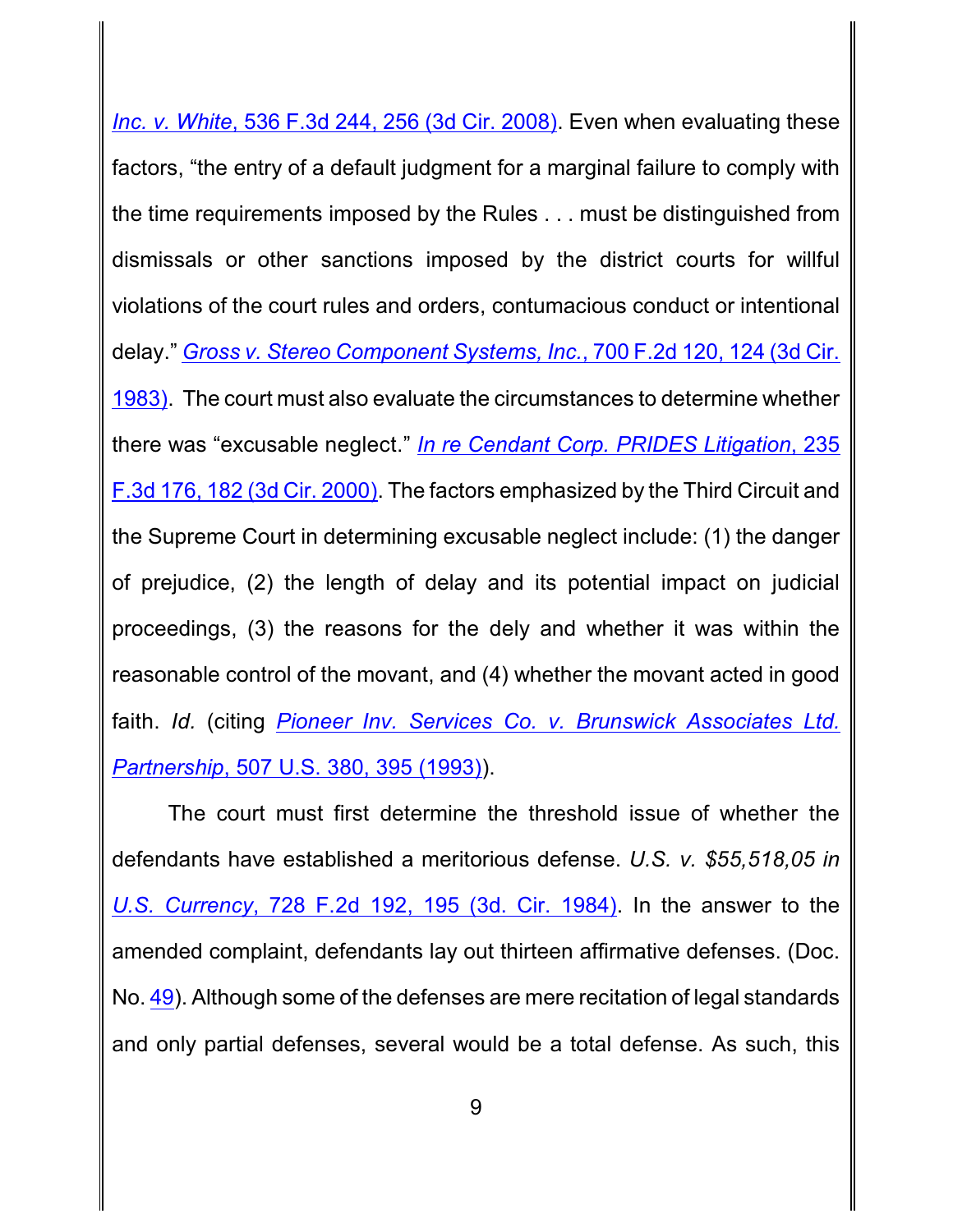threshold issue must be decided in favor of the defendants.

Turning to the remaining two factors, neither the plaintiffs, nor the defendants, touch on how the court should measure these factors. The court looks to the "loss of available evidence, increased potential for fraud or collusion, or substantial reliance upon the judgment to support a finding of prejudice." *[Feliciano v. Reliant Tooling Co., Ltd.](http://westlaw.com/find/default.wl?ft=Y&referencepositiontype=S&rs=btil2.0&rp=%2ffind%2fdefault.wl&serialnum=1982146331&fn=_top&referenceposition=657&findtype=Y&vr=2.0&db=0000350&wbtoolsId=1982146331&HistoryType=F)*, 691 F.2d 653, 657 (3d Cir. [1982\)](http://westlaw.com/find/default.wl?ft=Y&referencepositiontype=S&rs=btil2.0&rp=%2ffind%2fdefault.wl&serialnum=1982146331&fn=_top&referenceposition=657&findtype=Y&vr=2.0&db=0000350&wbtoolsId=1982146331&HistoryType=F). The defendants' failure to respond is viewed "in the context of its failure over an extended period of time to answer any [request for discovery,] correspondence from the plaintiffs," or court orders. *Hritz v. [Woma Corp.](http://westlaw.com/find/default.wl?ft=Y&referencepositiontype=S&rs=btil2.0&rp=%2ffind%2fdefault.wl&serialnum=1984120089&fn=_top&referenceposition=1182&findtype=Y&vr=2.0&db=0000350&wbtoolsId=1984120089&HistoryType=F)*, 732 F.2d [1178, 1182](http://westlaw.com/find/default.wl?ft=Y&referencepositiontype=S&rs=btil2.0&rp=%2ffind%2fdefault.wl&serialnum=1984120089&fn=_top&referenceposition=1182&findtype=Y&vr=2.0&db=0000350&wbtoolsId=1984120089&HistoryType=F) (3d Cir. 1984). Here, the central prejudice is the lack of discovery, essentially rendering the plaintiff blind in pursuit of this action. The length and nature of the defendants' delays raise significant concerns. The defendants argue that because they contemplated filing a protective order, which was never in fact filed with the court until the instant motion for reconsideration was submitted, they should be excused for continuously violating the Federal Rules and the court's specific orders. (Doc. No. [80](http://ecf.pamd.uscourts.gov/doc1/15504173942), Att. 1). As the plaintiff correctly points out, the defendants fail to address why no discovery has been completed to this point in a case that is two years and eight months old. The defendants were ordered to respond to outstanding discovery requests before October 9, 2012. (Doc. No. [62](http://ecf.pamd.uscourts.gov/doc1/15503922990)). After that deadline passed, the court ordered outstanding discovery to be complete by November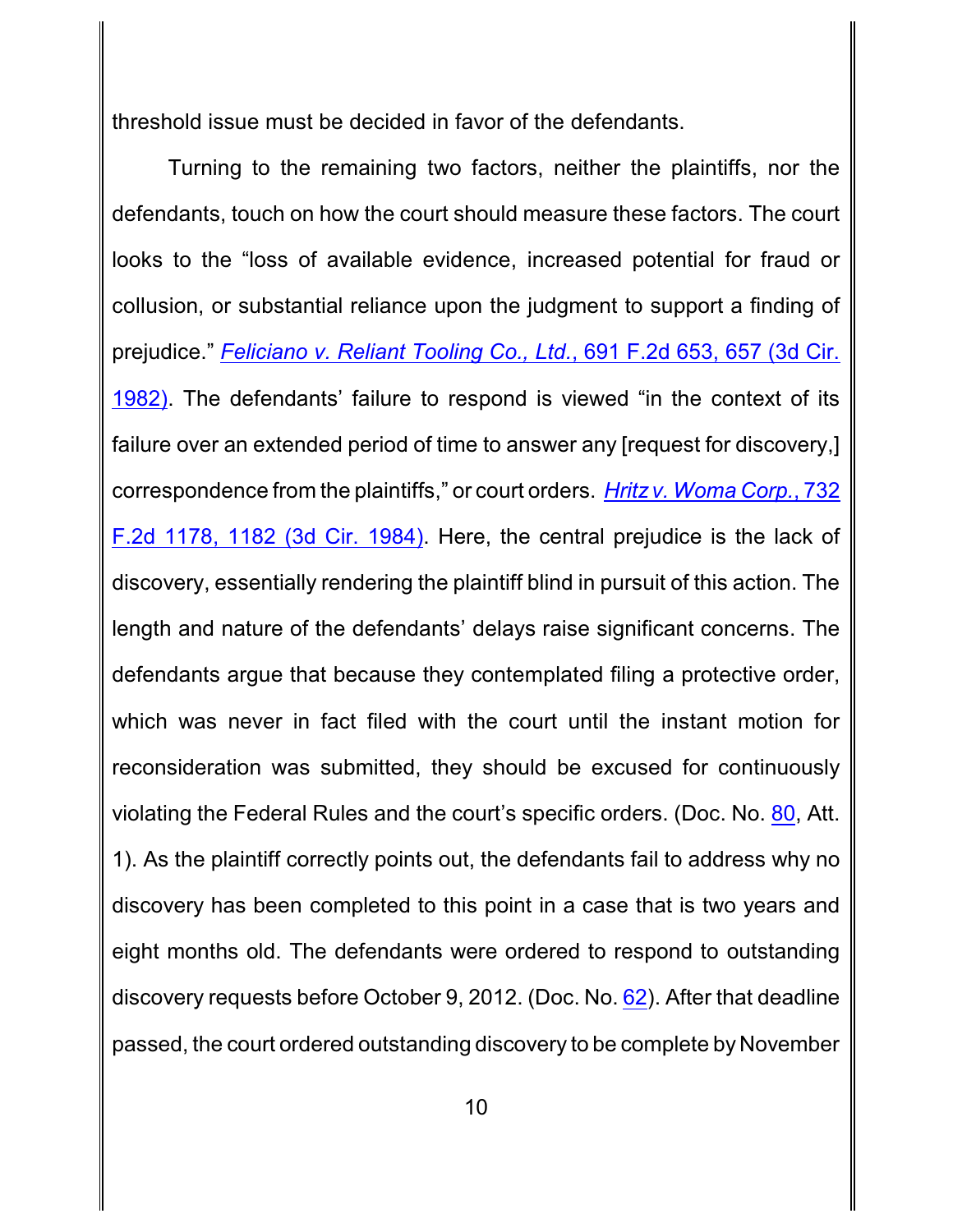16, 2012. (Doc. No. [67](http://ecf.pamd.uscourts.gov/doc1/15503972070)). When that deadline too fell by the wayside, the court ordered the defendant to respond, in writing, to address "the defendants' repeated failures to supply discovery responses, despite multiple court orders directing them to do so." (Doc. No. [69](http://ecf.pamd.uscourts.gov/doc1/15503988952)). The defendants ignored that order as well.

Forcing the plaintiffs to continue forward with this case, despite the refusal of the defendant to supply legitimate discovery, would constitute a severe prejudice given the defendants' continual disregard for the court's numerous explicit orders and communications, without proper explanation. Doing so would place the plaintiffs in an untenable position given that the specific accusations about the defendants' conduct have been known since January, 2011. The plaintiff still has no discovery to direct an investigation into the merits of the claimed defenses. The defendants also concede that New Life is now out of business and Defendant Malia has difficultly finding work and maintaining an income. (Doc. No. [82](http://ecf.pamd.uscourts.gov/doc1/15504183053)). As company documents were absolutely vital and required discovery, the status of which are presently unknown because of defendants' lack of compliance, the plaintiff finds itself in an unusually prejudicial position. Moreover, the overall delay in this case has severely prejudiced plaintiff's ability to recover damages. The assets of the defunct company are unknown and the personal assets of Defendant Malia are likely shrinking given his now apparent unemployment. (Doc. No.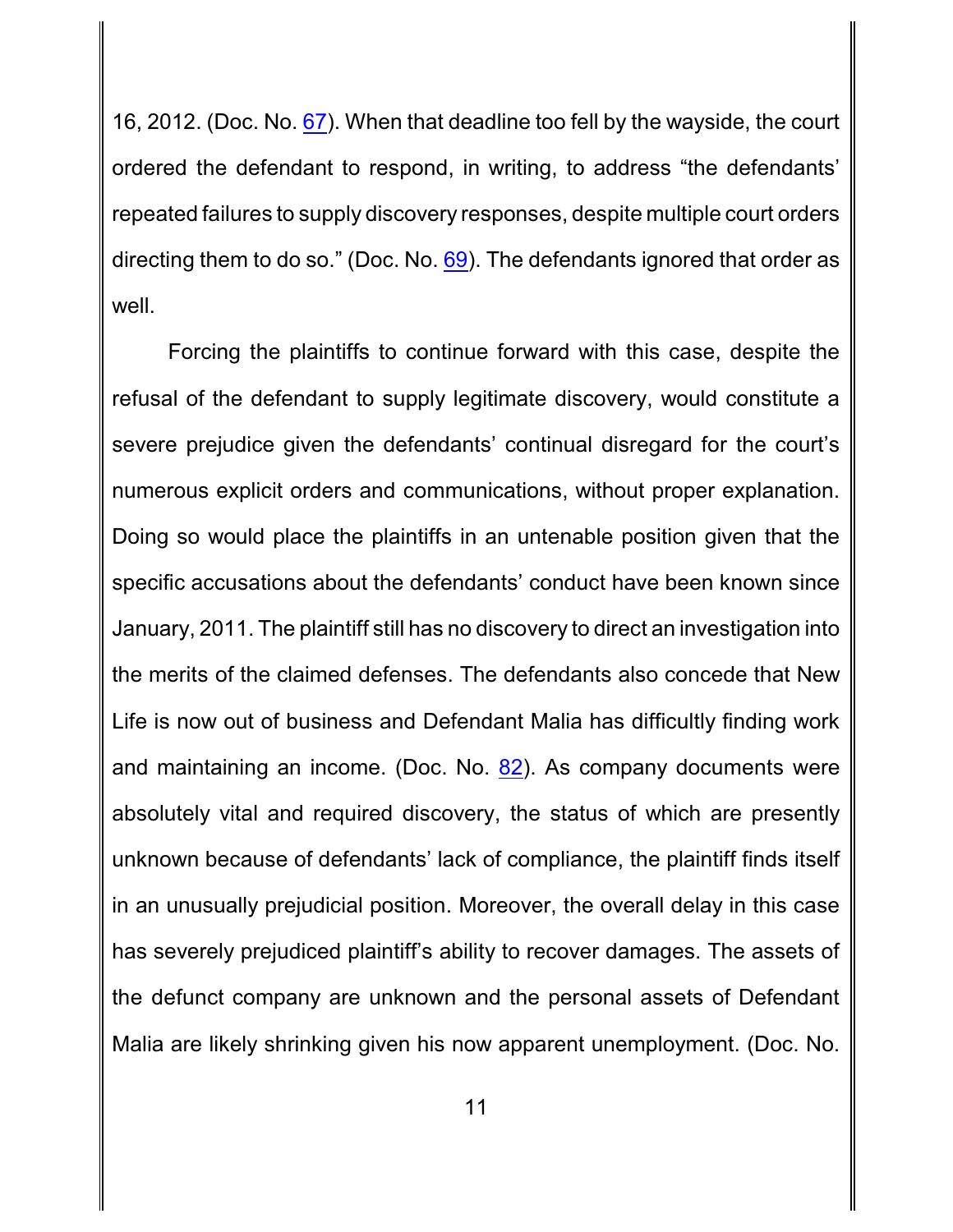[80](http://ecf.pamd.uscourts.gov/doc1/15504173942)). Further delay could only hinder the plaintiff's ability to redress damages. For those reasons, the plaintiff would be severely prejudiced if the judgment was vacated.

The third factor deals with who has control of the discovery at issue and who is to blame for the delay. This factor focuses on "whether the defendant was culpable, this is, whether it acted willfully or in bad faith." *[Feliciano](http://westlaw.com/find/default.wl?ft=Y&referencepositiontype=S&rs=btil2.0&rp=%2ffind%2fdefault.wl&serialnum=1982146331&fn=_top&referenceposition=657&findtype=Y&vr=2.0&db=0000350&wbtoolsId=1982146331&HistoryType=F)*, 691 [F.2d](http://westlaw.com/find/default.wl?ft=Y&referencepositiontype=S&rs=btil2.0&rp=%2ffind%2fdefault.wl&serialnum=1982146331&fn=_top&referenceposition=657&findtype=Y&vr=2.0&db=0000350&wbtoolsId=1982146331&HistoryType=F) at 657. "Reckless disregard for the repeated communications from plaintiffs and the court, combined with the failure to investigate the source of a serious injury, can satisfy the culpable conduct standard." *Hritz*[, 732 F.2d](http://westlaw.com/find/default.wl?ft=Y&referencepositiontype=S&rs=btil2.0&rp=%2ffind%2fdefault.wl&serialnum=1984120089&fn=_top&referenceposition=1182&findtype=Y&vr=2.0&db=0000350&wbtoolsId=1984120089&HistoryType=F) at [1183](http://westlaw.com/find/default.wl?ft=Y&referencepositiontype=S&rs=btil2.0&rp=%2ffind%2fdefault.wl&serialnum=1984120089&fn=_top&referenceposition=1182&findtype=Y&vr=2.0&db=0000350&wbtoolsId=1984120089&HistoryType=F). There is no dispute the defendants are in control of the requested discovery, so the court need only evaluate the defendants' actions. It is clear that the defendants, independently and through counsel, have continued to ignore court orders over an extended period of time: failing to have a new attorney appear within 45 days of a court order, (Doc. No. [39](http://ecf.pamd.uscourts.gov/doc1/15503526389), [51](http://ecf.pamd.uscourts.gov/doc1/15503639853), [52](http://ecf.pamd.uscourts.gov/doc1/15503639862)), not completing all discovery by October, 2012, (Doc. No. [62](http://ecf.pamd.uscourts.gov/doc1/15503922990)), failing to provide ordered discovery by November 16, 2012, (Doc. No. 68), failing to have Defendant Malia appear for an ordered deposition by December 14, 2012, (Id.), not responding to the court's explicit order to address their failure to provide any discovery in this case, (Doc. No. [69](http://ecf.pamd.uscourts.gov/doc1/15503988952)), and not responding to plaintiff's properly served motion for sanctions and attorney's fees. (Doc. No. [71](http://ecf.pamd.uscourts.gov/doc1/15504003449)).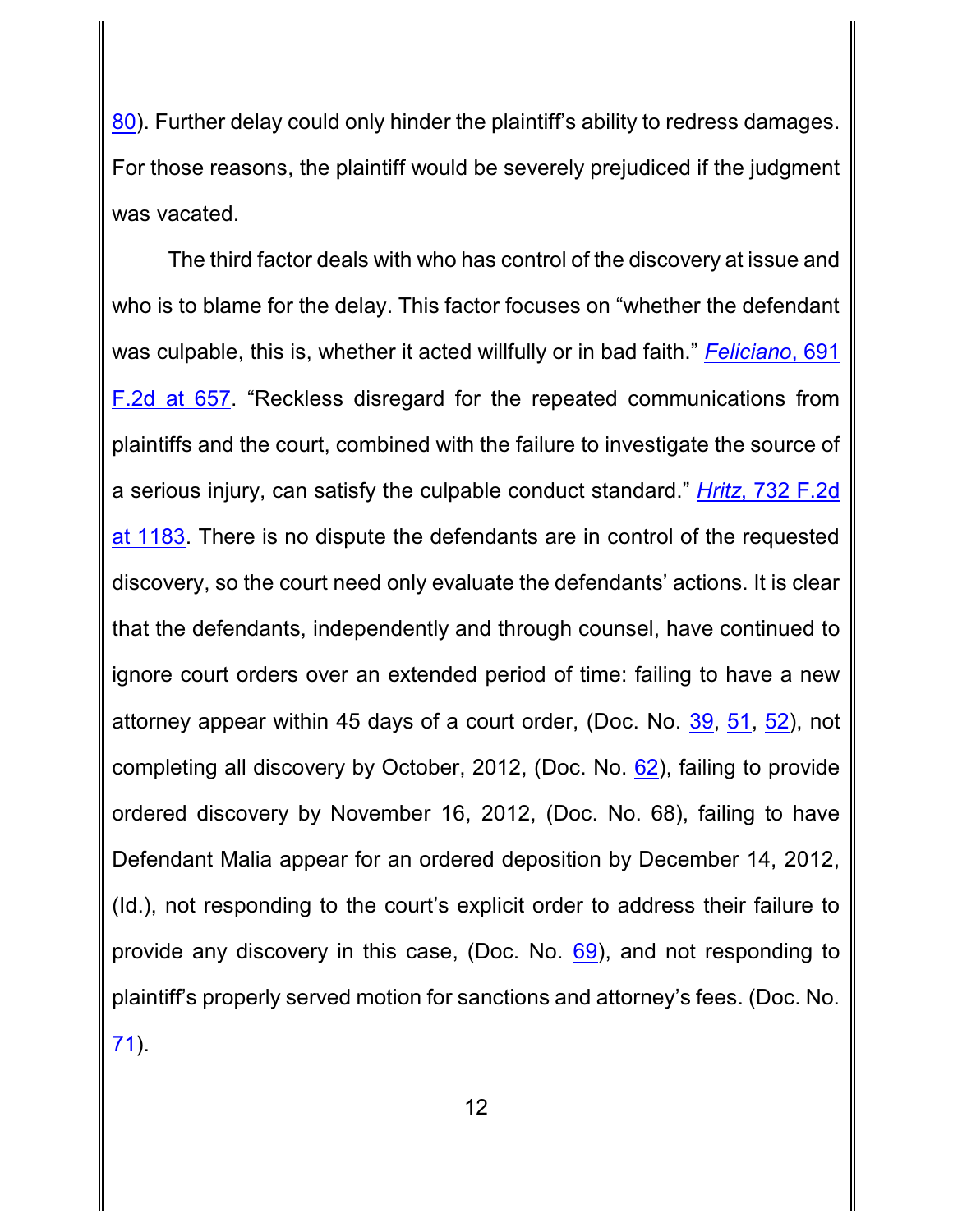In response, the defendants point to a "draft" of a motion for a protective order, dated December 10, 2012, as evidence that they were not ignoring the court's orders and were acting in good faith. This motion, allegedly contemplated a mere four days before the previously court ordered, and apparently mutually agreed upon, deposition of Defendant Malia on December 14, 2012, is far from persuasive evidence of a good faith attempt to comply with discovery obligations. In fact, given the timing of the motion, it would tend to show a continued delay tactic meant to avoid complying with the court's specific directives just days before another discovery deadline expired.

Defendants further argue that because Defendant Malia "believes that he does not properly belong in this matter as an individual party because of the protections given him as a corporate officer," they had a good faith basis to ignore the court-ordered deposition. (Doc. No. [80](http://ecf.pamd.uscourts.gov/doc1/15504173942)). Judge Caputo previously denied this same argument in addressing the motion to dismiss, sustaining the cause of action for piercing the corporate veil. (Doc. No. [30](http://ecf.pamd.uscourts.gov/doc1/15503413381)). Judge Caputo specifically noted that the plaintiff's "amended complaint asserts that Mr. Malia siphons funds from New Life for his own personal use, that he has total control over the decisions of New Life, and that New Life is insolvent." (Doc. No. [40](http://ecf.pamd.uscourts.gov/doc1/15503571116)). A party cannot get a second bite at a motion to dismiss by filing a protective order seeking to restrict discovery or because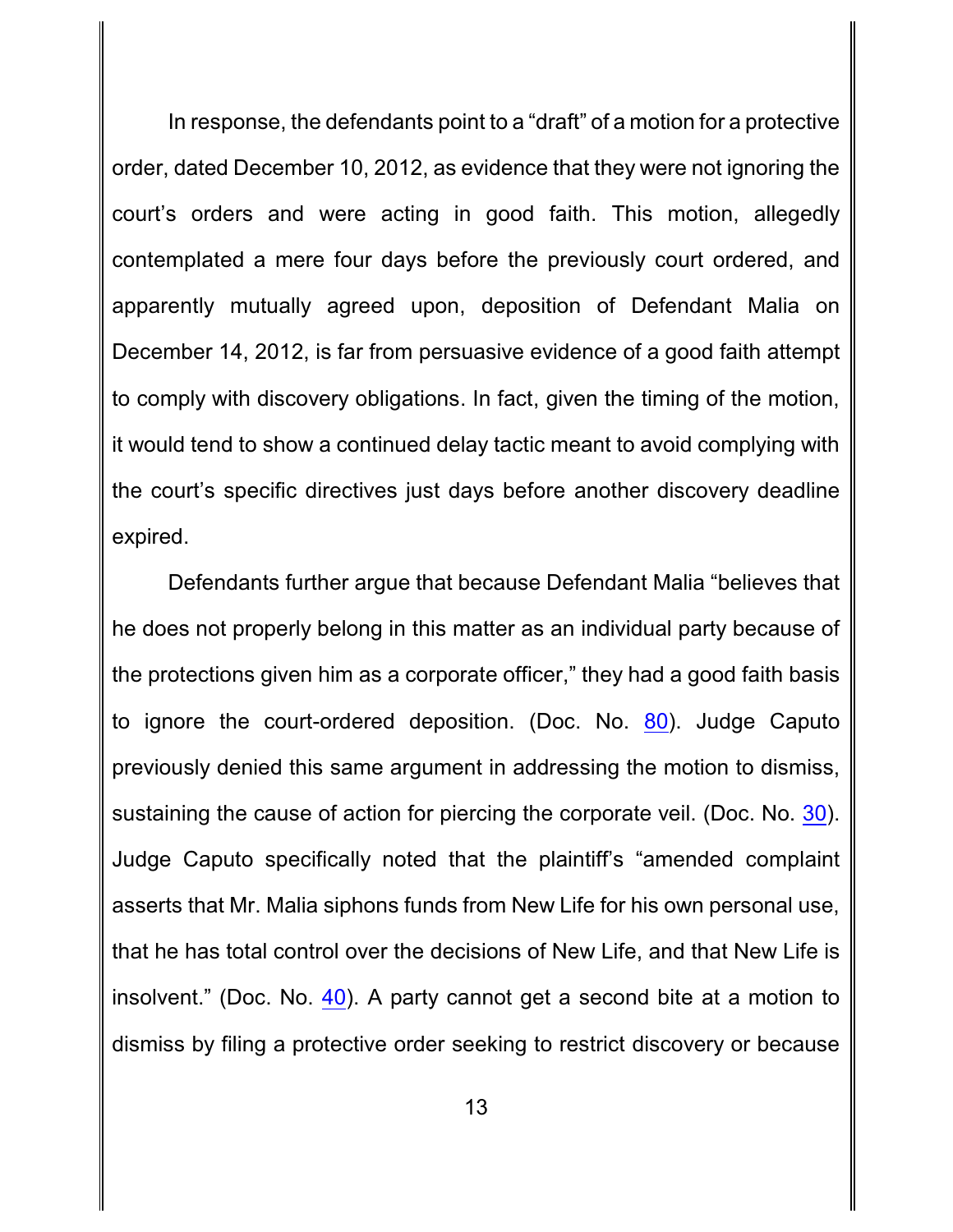that party believes he should not be in the case.

Even had the defendants filed such a late motion for a protective order it would have been denied. Whether the court should have potentially exercise its discretion under Fed. [R. Civ. Pro.](http://westlaw.com/find/default.wl?ft=L&docname=USFRCPR26&rs=btil2.0&rp=%2ffind%2fdefault.wl&fn=_top&findtype=L&vr=2.0&db=1000600&wbtoolsId=USFRCPR26&HistoryType=F) Rule 26(c) required the application of a balancing test. *Arnold v. [Pennsylvania](http://westlaw.com/find/default.wl?ft=Y&referencepositiontype=S&rs=btil2.0&rp=%2ffind%2fdefault.wl&serialnum=2011491806&fn=_top&referenceposition=108&findtype=Y&vr=2.0&db=0000506&wbtoolsId=2011491806&HistoryType=F)*, 477 F.3d 105, 108 (3d Cir. 2007). The factors to be considered include:

(1) the interest in privacy of the party seeking protection; (2) whether the information is being sought for a legitimate purpose or an improper purpose; (3) the prevention of embarrassment, and whether that embarrassment would be particularly serious; (4) whether the information sought is important to public health and safety; (5) whether sharing of the information among litigants would promote fairness and efficiency; (6) whether the party benefitting from the order of confidentiality is a public entity or official; and (7) whether the case involves issues important to the public.

*Id.* These factors clearly support the position that the court would have permitted discovery in regard to Defendant Malia's actions as a corporate officer. The information sought was not of an overly private or personal nature; it relates to how Defendant Malia used corporate funds and was able to pay for his own private expenses. The information clearly was sought to legitimately determine whether Defendant Malia was merely using the corporation as an alter-ego for his personal gain. The nature of the information was not particularly embarrassing given it related to his use of corporate finances for private purposes. The information would benefit the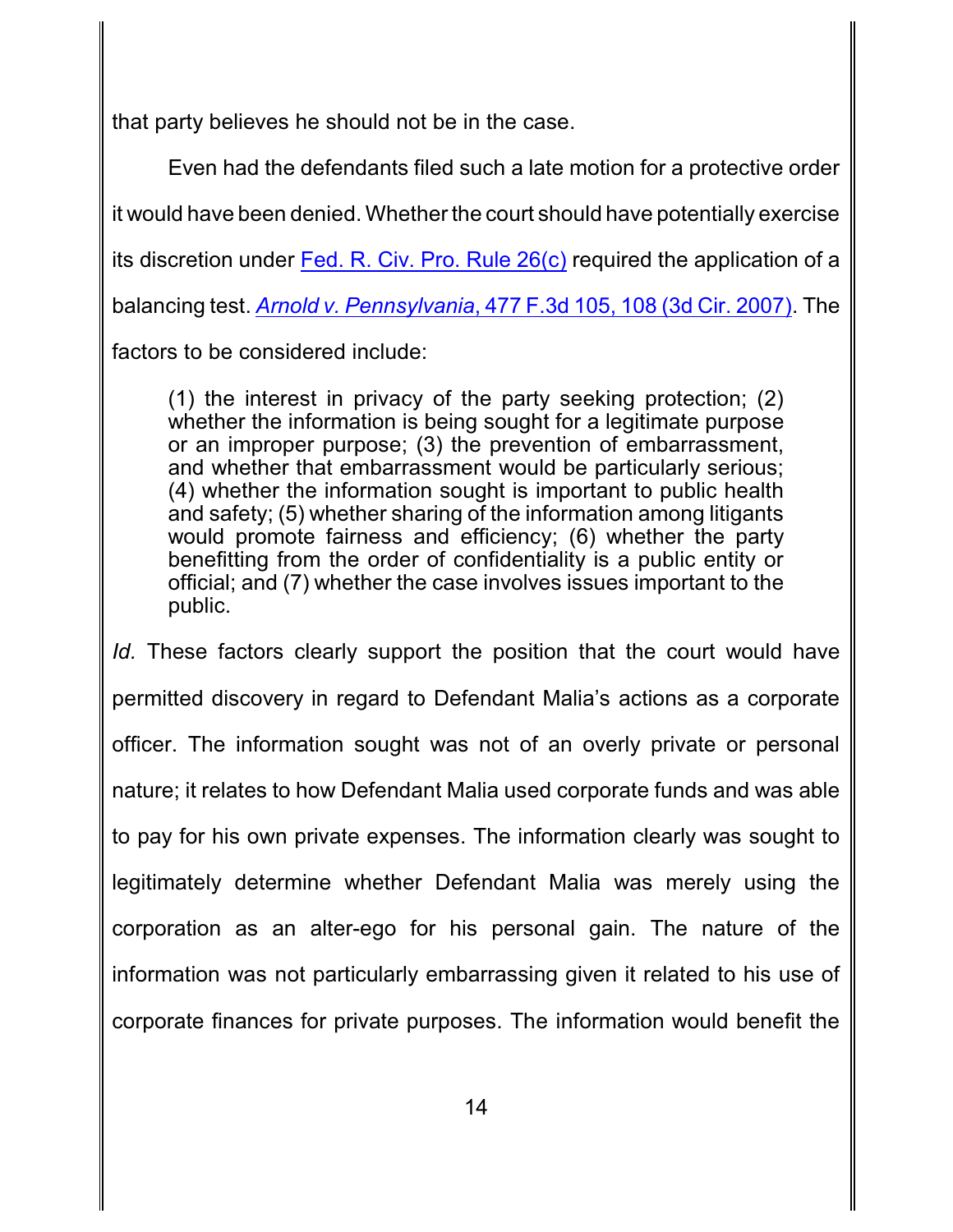parties and the court in determining whether the corporate veil would need to be pierced. In fact, such information would be necessary for the court to make a determination if the allegations, combined with the available evidence, support piercing the corporate veil. Defendant Malia was not a public official, but acted as CEO and sole shareholder of a state-registered corporation. Lastly, the abuse of corporate entities is an important public issue because misuse of such business organizations puts all involved parties at risk. In sum, the allegations in the complaint raise serious and specific issues about the misuse of corporate assets. As a result, the court finds the defendants' "drafted" line of argument unpersuasive. The timing of the allegedly considered motion, coupled with defendants' historyof dilatoriness, reinforces that this drafted, but never filed, motion was just another reason to avoid and prolong discovery.

A reckless disregard for court orders is not enough, however, to find culpable conduct. *Hritz*[, 732 F.2d](http://westlaw.com/find/default.wl?ft=Y&referencepositiontype=S&rs=btil2.0&rp=%2ffind%2fdefault.wl&serialnum=1984120089&fn=_top&referenceposition=1182&findtype=Y&vr=2.0&db=0000350&wbtoolsId=1984120089&HistoryType=F) at 1183. There must be something more, such as when "one party has acted in willful and deliberate disregard of reasonable and necessary court orders and the efficient administration of justice." *DiGregorio v. [First Rediscount](http://westlaw.com/find/default.wl?ft=Y&referencepositiontype=S&rs=btil2.0&rp=%2ffind%2fdefault.wl&serialnum=1974112832&fn=_top&referenceposition=788&findtype=Y&vr=2.0&db=0000350&wbtoolsId=1974112832&HistoryType=F) Corp.*, 506 F.2d 781, 788 (3d Cir. [1974\)](http://westlaw.com/find/default.wl?ft=Y&referencepositiontype=S&rs=btil2.0&rp=%2ffind%2fdefault.wl&serialnum=1974112832&fn=_top&referenceposition=788&findtype=Y&vr=2.0&db=0000350&wbtoolsId=1974112832&HistoryType=F). When this type of culpable conduct occurs, "willfulness is 'mirrored in the record'" when the party attempting to vacate the judgment was the source of the continuous delay and disobedience. *Id.* (citing *[Norman v. Young,](http://westlaw.com/find/default.wl?ft=Y&referencepositiontype=S&rs=btil2.0&rp=%2ffind%2fdefault.wl&serialnum=1970104538&fn=_top&referenceposition=474&findtype=Y&vr=2.0&db=0000350&wbtoolsId=1970104538&HistoryType=F)* 422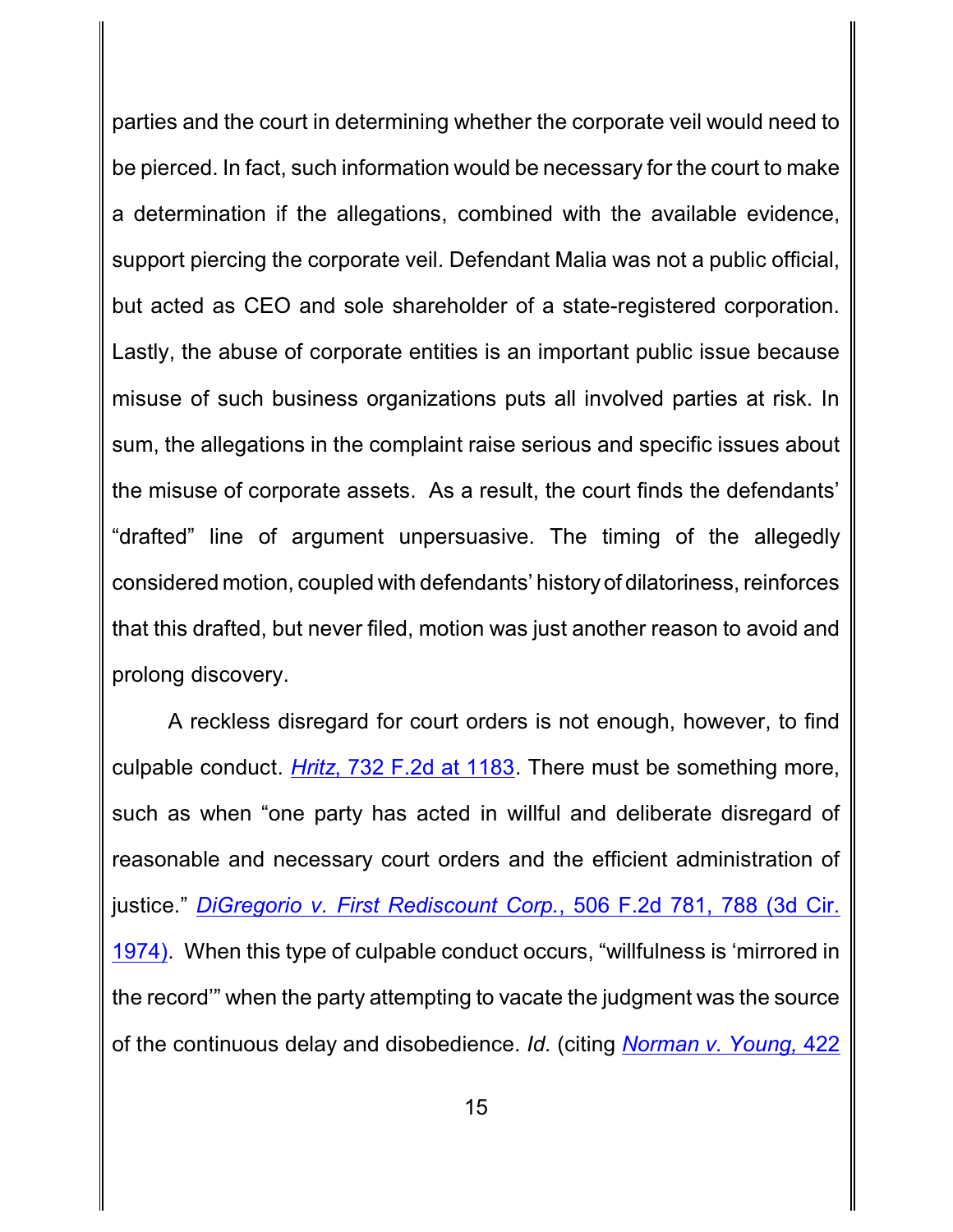F.2d 470, 474 (10th Cir. 1970)). Defendant Malia and his former company, New Life, have been jointly represented throughout these proceedings, first by Attorney Bruce Rosenburg and now by Amori & Associates. (Doc. No. [43](http://ecf.pamd.uscourts.gov/doc1/15503591061)). Although Defendant Malia was initially improperly served, the company that he ran as CEO and sole shareholder was properly served on January 24, 2011. Still the defendants allowed a default judgment to be entered against them both on February 18, 2011. (Doc. No. [12](http://ecf.pamd.uscourts.gov/doc1/15503233190), [13](http://ecf.pamd.uscourts.gov/doc1/15503233221)). After previous counsel withdrew on October 11, 2011, defendants failed to have new counsel file a timely notice of appearance within the court ordered 45-day time limit. (Doc. No. [43](http://ecf.pamd.uscourts.gov/doc1/15503591061)). The defendants ignored three separate discovery orders, (Doc. No. [63](http://ecf.pamd.uscourts.gov/doc1/15503924098), [67](http://ecf.pamd.uscourts.gov/doc1/15503972070), [69](http://ecf.pamd.uscourts.gov/doc1/15503988952)), and failed to respond to the motion for sanctions and attorney's fees. (Doc. No. [71](http://ecf.pamd.uscourts.gov/doc1/15504003449)). Only after the entry of default judgment have the defendants responded to the plaintiff's communications or the court's orders. Courts should not be required to enter default in order to have parties comply with the Federal Rules and court orders.

Defendant Malia claims that he "did not put his head in the sand doing nothing. Counsel was in the process of preparing a motion for his dismissal from the case to be presented after the discovery issues were resolved." (Doc. No. [80](http://ecf.pamd.uscourts.gov/doc1/15504173942)). Defendants do not dispute that they have not responded to any discovery requests and orders. (Doc. No. [68](http://ecf.pamd.uscourts.gov/doc1/15503988495), [80](http://ecf.pamd.uscourts.gov/doc1/15504173942)). Defendants have known about the issues in this case since the amended complaint was filed on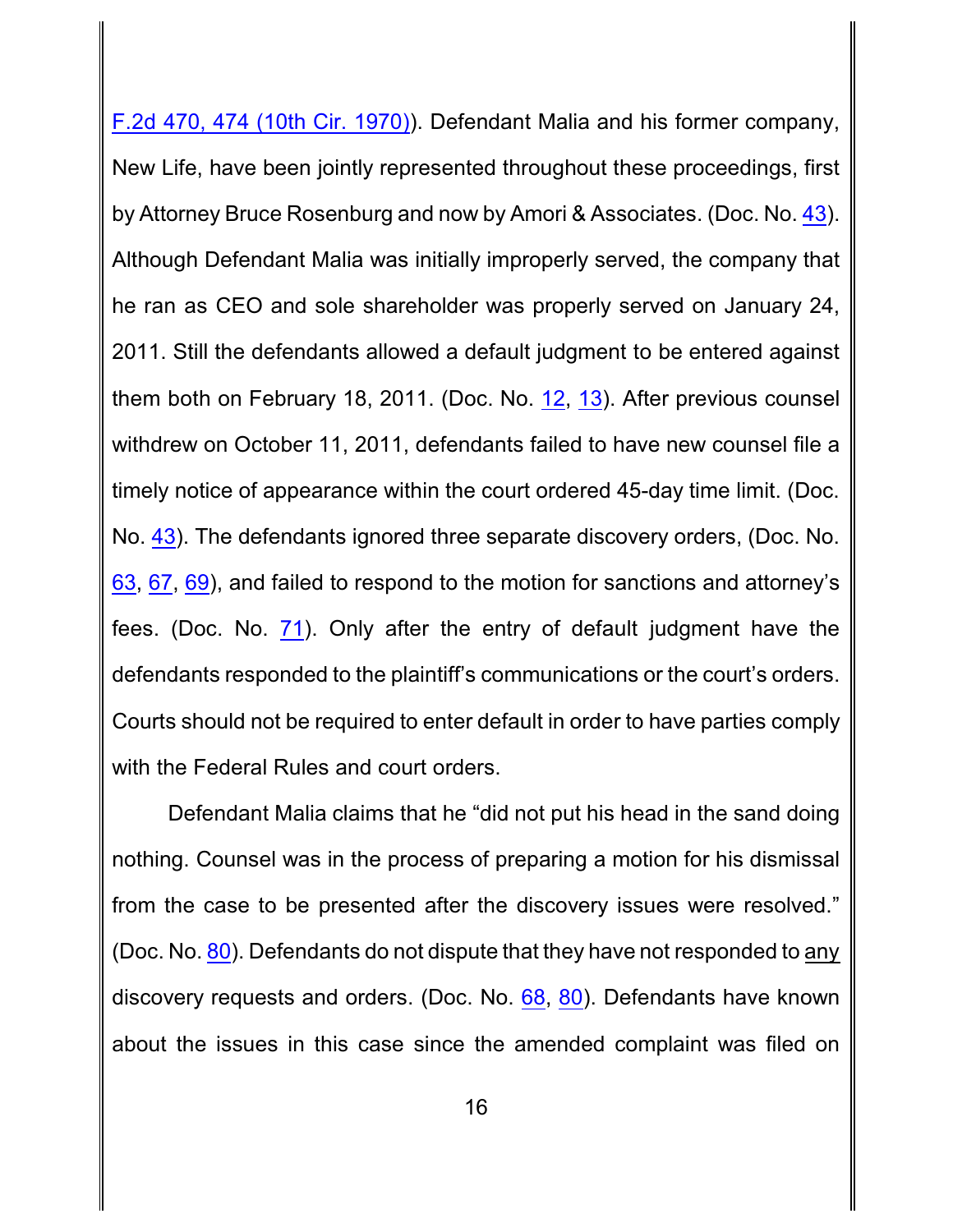January 19, 2011, (Doc. No.  $6$ ), and knew specifically of the issues surviving through to the discovery phase on November 19, 2011, when their motion to dismiss was denied. (Doc. No. [40](http://ecf.pamd.uscourts.gov/doc1/15503571116)). Rather than mitigate the defendants' culpability, these facts only compound it. The record demonstrates a two-year pattern of willful ignorance and dilatoriness. The record is replete with the defendants' disregard for the court's responsibility to move this case forward. This factor clearly favors the plaintiff.

Turning now to the four factors outlined in *PRIDES,* the court notes that three of those factors, prejudice, reason for delay, and length of delay, have been discussed above. [235 F.3d](http://westlaw.com/find/default.wl?ft=Y&referencepositiontype=S&rs=btil2.0&rp=%2ffind%2fdefault.wl&serialnum=2000646141&fn=_top&referenceposition=182&findtype=Y&vr=2.0&db=0000506&wbtoolsId=2000646141&HistoryType=F) at 182. The plaintiff will be severely prejudiced by the continuation of this long-delayed litigation. There are no valid reasons cited by the defendants to withhold the discoverable materials and the length of delay is significant. Turning to the final factor, whether the party acted in good faith, defendants argue that their allegedly contemplated, but never filed, motion for a protective order is evidence of a good faith effort to comply with court ordered discovery. Significantly, the defendants knew about the deposition on September 25, 2012, (Doc. No. [62](http://ecf.pamd.uscourts.gov/doc1/15503922990)), yet failed to raise any issue in any other manner with the court prior to the ultimate entry of default judgment. (Doc. No. [79](http://ecf.pamd.uscourts.gov/doc1/15504168653)). As of September 25, 2012, the issues for discovery were well settled in Judge Caputo's prior ruling on the motion to dismiss. Therefore, the court does not find that the never-filed draft motion for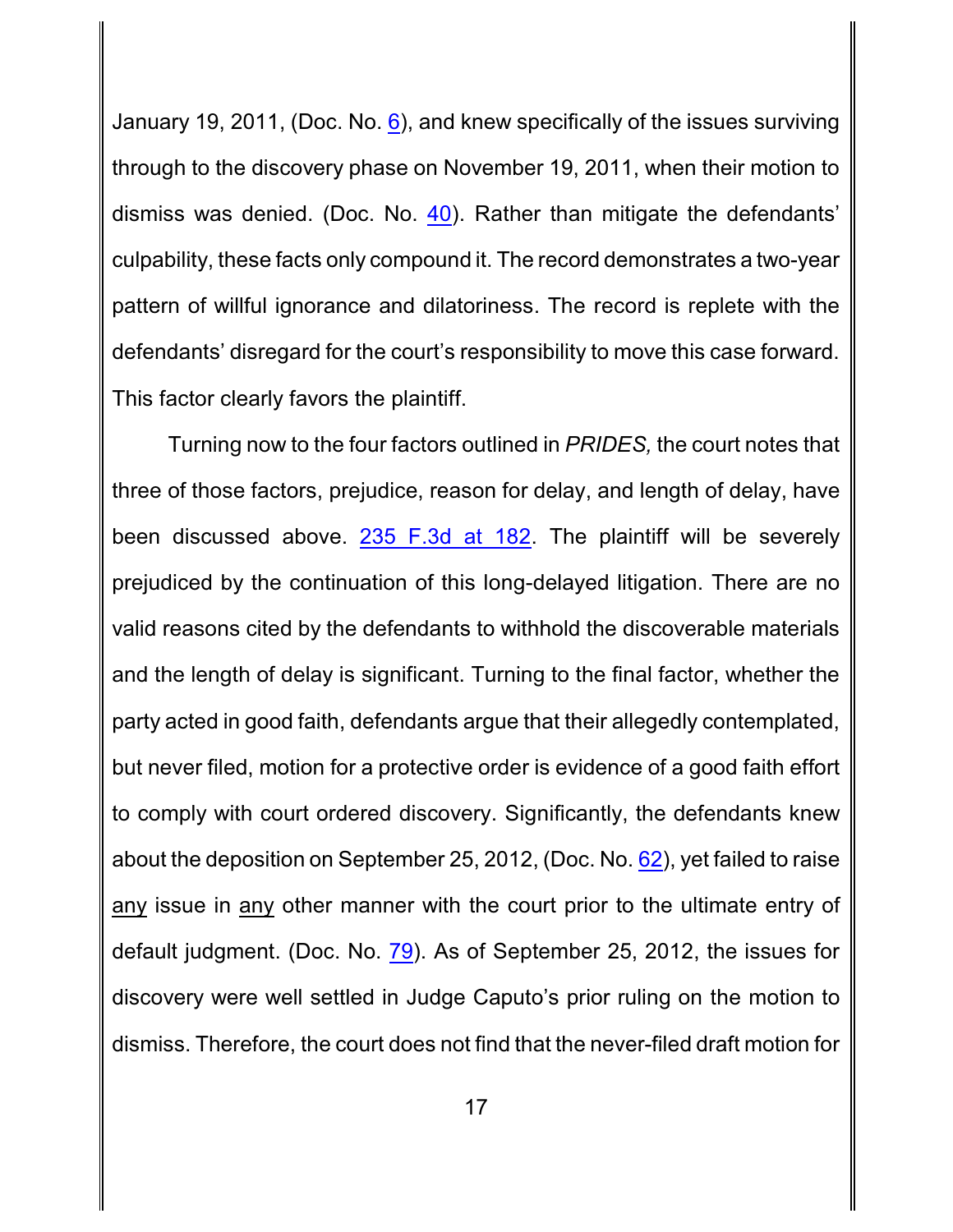a protective order was a good faith attempt to resolve an actual discovery dispute. The defendants' argument does not explain why they have failed to provide any discovery as of the October 9, November 16, and December 14, 2012, deadlines. Rather this motion fits into the defendants' well-documented pattern of non-compliance with court directives. Relief under Rule 60(b)(1) is not appropriate.

### B. Rule 60(b)(6)

Rule 60(b)(6), upon which the defendants rely in the alternative, "is available only in cases evidencing extraordinary circumstances." *[Stradley v.](http://westlaw.com/find/default.wl?ft=Y&referencepositiontype=S&rs=btil2.0&rp=%2ffind%2fdefault.wl&serialnum=1975111393&fn=_top&referenceposition=493&findtype=Y&vr=2.0&db=0000350&wbtoolsId=1975111393&HistoryType=F) Cortez*, 518 F.2d 488, [493 \(3d Cir.](http://westlaw.com/find/default.wl?ft=Y&referencepositiontype=S&rs=btil2.0&rp=%2ffind%2fdefault.wl&serialnum=1975111393&fn=_top&referenceposition=493&findtype=Y&vr=2.0&db=0000350&wbtoolsId=1975111393&HistoryType=F) 1975). Although this relief may be available when an extreme or unexpected hardship will result, "extraordinary circumstances rarely exist when a party seeks relief from a judgment that resulted from the party's deliberate choices." *Budget Blinds*[, 536 F.3d](http://westlaw.com/find/default.wl?ft=Y&referencepositiontype=S&rs=btil2.0&rp=%2ffind%2fdefault.wl&serialnum=2016620777&fn=_top&referenceposition=256&findtype=Y&vr=2.0&db=0000506&wbtoolsId=2016620777&HistoryType=F) at 255 (citing *Boughner v. Sec'y of Health, [Educ. & Welfare](http://westlaw.com/find/default.wl?ft=Y&referencepositiontype=S&rs=btil2.0&rp=%2ffind%2fdefault.wl&serialnum=1978103063&fn=_top&referenceposition=978&findtype=Y&vr=2.0&db=0000350&wbtoolsId=1978103063&HistoryType=F)*, 572 F.2d 976, 978 (3d Cir. [1978\)](http://westlaw.com/find/default.wl?ft=Y&referencepositiontype=S&rs=btil2.0&rp=%2ffind%2fdefault.wl&serialnum=1978103063&fn=_top&referenceposition=978&findtype=Y&vr=2.0&db=0000350&wbtoolsId=1978103063&HistoryType=F)). The defendants must make "'a more compelling showing of inequity or hardship' than normally would be required to reopen a case under subsections (1) through (5)," *Landano v. Rafferty*, 897 F.2d 661, [683 \(3d Cir.](http://westlaw.com/find/default.wl?ft=Y&referencepositiontype=S&rs=btil2.0&rp=%2ffind%2fdefault.wl&serialnum=1990041413&fn=_top&referenceposition=683&findtype=Y&vr=2.0&db=0000350&wbtoolsId=1990041413&HistoryType=F) [1990\)](http://westlaw.com/find/default.wl?ft=Y&referencepositiontype=S&rs=btil2.0&rp=%2ffind%2fdefault.wl&serialnum=1990041413&fn=_top&referenceposition=683&findtype=Y&vr=2.0&db=0000350&wbtoolsId=1990041413&HistoryType=F), and such showing must amount to "more than mere neglect, inadvertence, indifference, or careless disregard of circumstances." *[Ethan](http://westlaw.com/find/default.wl?ft=Y&referencepositiontype=S&rs=btil2.0&rp=%2ffind%2fdefault.wl&serialnum=2022882139&fn=_top&referenceposition=910&findtype=Y&vr=2.0&db=0006538&wbtoolsId=2022882139&HistoryType=F) Michael Inc. v. Union Tp.*[, 392 F. Appx. 906, 910 \(3d Cir. 2010\)](http://westlaw.com/find/default.wl?ft=Y&referencepositiontype=S&rs=btil2.0&rp=%2ffind%2fdefault.wl&serialnum=2022882139&fn=_top&referenceposition=910&findtype=Y&vr=2.0&db=0006538&wbtoolsId=2022882139&HistoryType=F).

Here, the defendants cannot claim that this judgment is an unexpected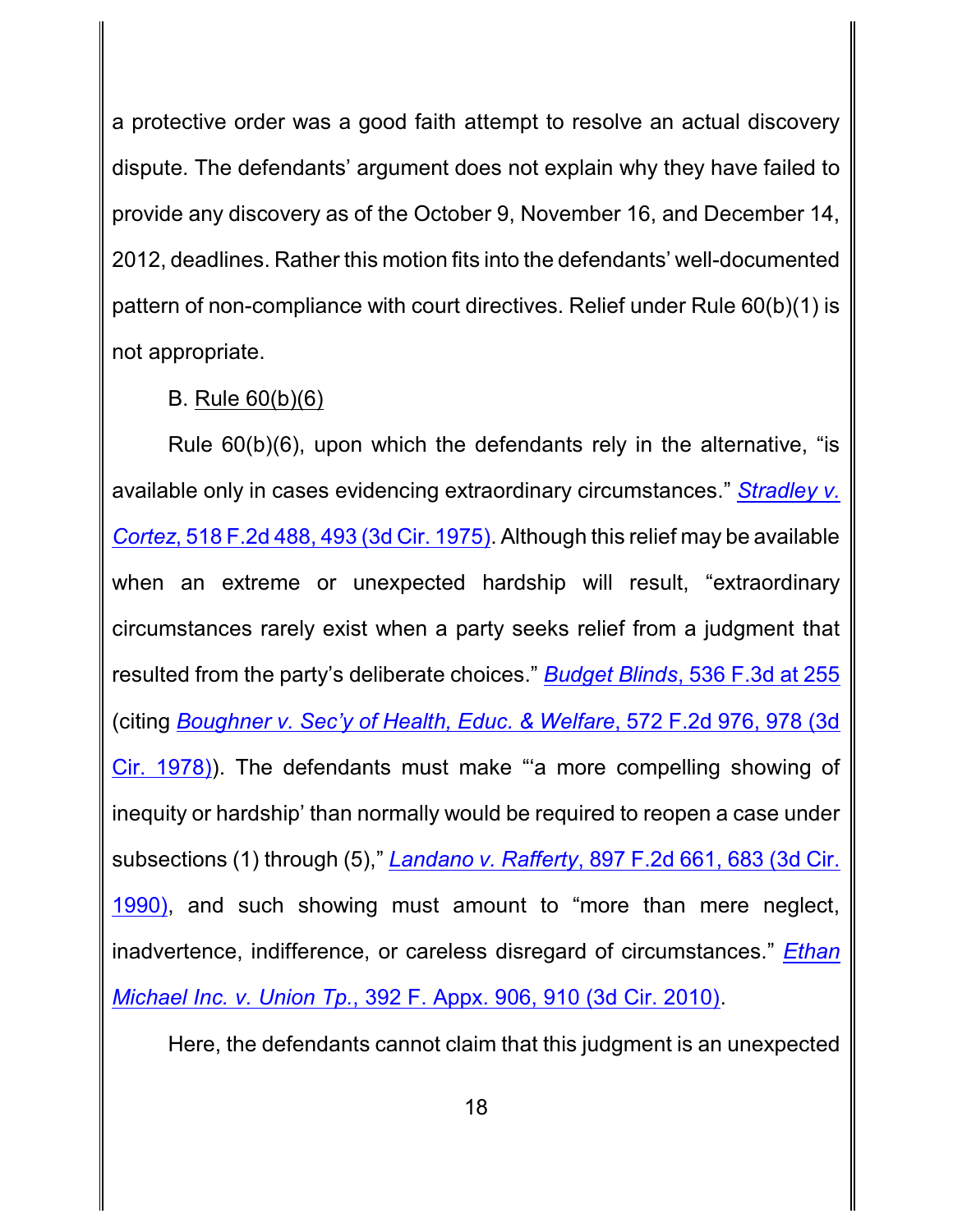hardship. Both parties have been part of the litigation since its inception and the damages sought have been known for the same time period. The defendants contend that because "of his very strong argument that he does not belong in this litigation in the first place," the entry of default judgment is "contrary to equity and justice." (Doc. No. [80](http://ecf.pamd.uscourts.gov/doc1/15504173942)). Contrary to his belief, it appears that Defendant Malia is a proper party. In fact, there is nothing in the defendants' brief that indicates why the discovery, aside from Defendant Malia's deposition, has not yet been provided in a case that, as of December 14, 2012, was over 22 months old. As such, the default judgment "resulted from the party's deliberate choices" to ignore the court's numerous orders and the Federal Rules of Civil Procedure over an extended period of time. *[Budget](http://westlaw.com/find/default.wl?ft=Y&referencepositiontype=S&rs=btil2.0&rp=%2ffind%2fdefault.wl&serialnum=2016620777&fn=_top&referenceposition=256&findtype=Y&vr=2.0&db=0000506&wbtoolsId=2016620777&HistoryType=F) Blinds*[, 536 F.3d at](http://westlaw.com/find/default.wl?ft=Y&referencepositiontype=S&rs=btil2.0&rp=%2ffind%2fdefault.wl&serialnum=2016620777&fn=_top&referenceposition=256&findtype=Y&vr=2.0&db=0000506&wbtoolsId=2016620777&HistoryType=F) 255. Extraordinary circumstances are not present and vacating the judgment pursuant to Rule 60(b)(6) is inappropriate.

Lastly, the court has also expended significant resources dealing with defendants' delinquency. Any conditions imposed, if judged by history, would be insufficient to ensure defendants' compliance. The court is very aware of the severity of this action. It was not entered into this decision lightly. However, the defendants' action, or better stated inactions, have left the court in a corner from which there appears no other escape. Therefore, justice does not require the reopening of the prior judgment.